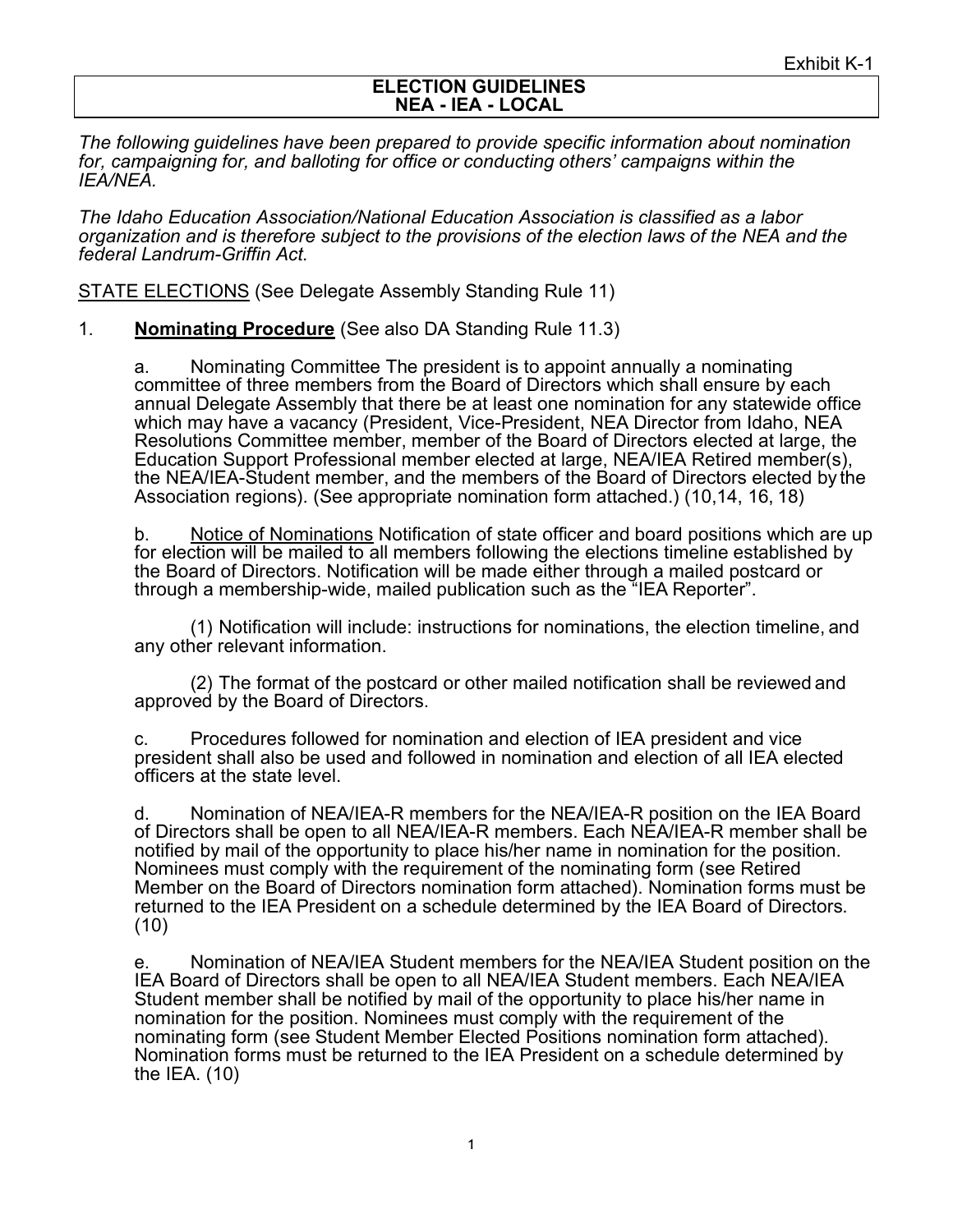f. Nomination of IEA governance region members of the IEA Board of Directors shall be open to all NEA/IEA active members in that governance region. The IEA shall notify governance region leadership of a pending election for said positions. Accompanying that notification will be the nomination form (see Nomination Form for IEA Office attached) and a listing of the Roles and Responsibilities for IEA Board members compiled from the IEA Constitution and Bylaws and the Board of Directors Code of Ethics. This listing of roles and responsibilities is to ensure that all candidates are aware of their responsibilities should they be elected. Region governance leadership is to advertise the election, seek candidates to run for those positions and distribute the nomination form and roles and responsibilities list to potential candidates. It is the responsibility of the candidates to comply with the requirement of the nomination form and return the nomination form to the IEA headquarters office on the schedule adopted by the IEA Board of Directors. (14)

g. Once a completed nomination form has been received by the IEA President, the candidate will be sent a copy of the Election Guidelines provided by the IEA to ensurethe candidate's compliance with all of the nominating, campaigning, and election policies, rules and regulations of the organization. (10)

# 2. **Campaigning** (Also see DA Standing Rule 11.3)

a. Campaign Advertising The IEA web page shall be used to announce IEA candidates for all NEA and IEA statewide elected offices and NEA RA zone positions through a link from the IEA home page to a "Meet the Candidates" page. The "Meet the Candidates" page shall be limited to the name, office for which running and the candidate nomination form. Additional information will be posted if provided by the candidate; the candidate questionnaire, candidate flyer (The information for that must be no larger than 8.5" x 11" if it were to be printed.) and a link to a personal campaign page. The deadline for the submission of materials for the "Meet the Candidates" page will be established by the IEA Board of Directors. It is the candidate's responsibility to ensure the accuracy of information and weblinks. Any submissions made after the deadline shall be posted within (10) working days of their submission at the discretion of the Executive Director. (04,14,16,17,19)

• b. Campaign Photographs and Materials A photograph of a candidate with an IEA member(s) is allowed so long as that/those member(s) have given permission for the use of their photograph. No photographs in a candidate's campaign material may include an IEA staff member, as IEA staff members are not allowed to assist in the campaign of any individual running for IEA office. Photographs that illustrate the leadership abilities of a candidate and that include the images of individuals are permitted in certain instances without permission (i.e. the candidate presiding over an association meeting; a candidate testifying before the Idaho Legislature; a candidate participating in a national, state, or local meeting). Group photographs may be used without permission if the caption makes it clear that no endorsement is being given. (17)

c. Booth Space at IEA Functions Upon request, free booth space shall be provided for every candidate for statewide office; one table per candidate in a centralized area called "candidate row." Should an issue arise concerning booth space at any IEA function, resolution shall be resolved in a manner mutually agreeable to the candidates.

d. Names of Local Unit Presidents All candidates for statewide election may receive, upon request, a complete name, phone number, and email address list of local unit presidents to permit appropriate communication for campaigning purposes.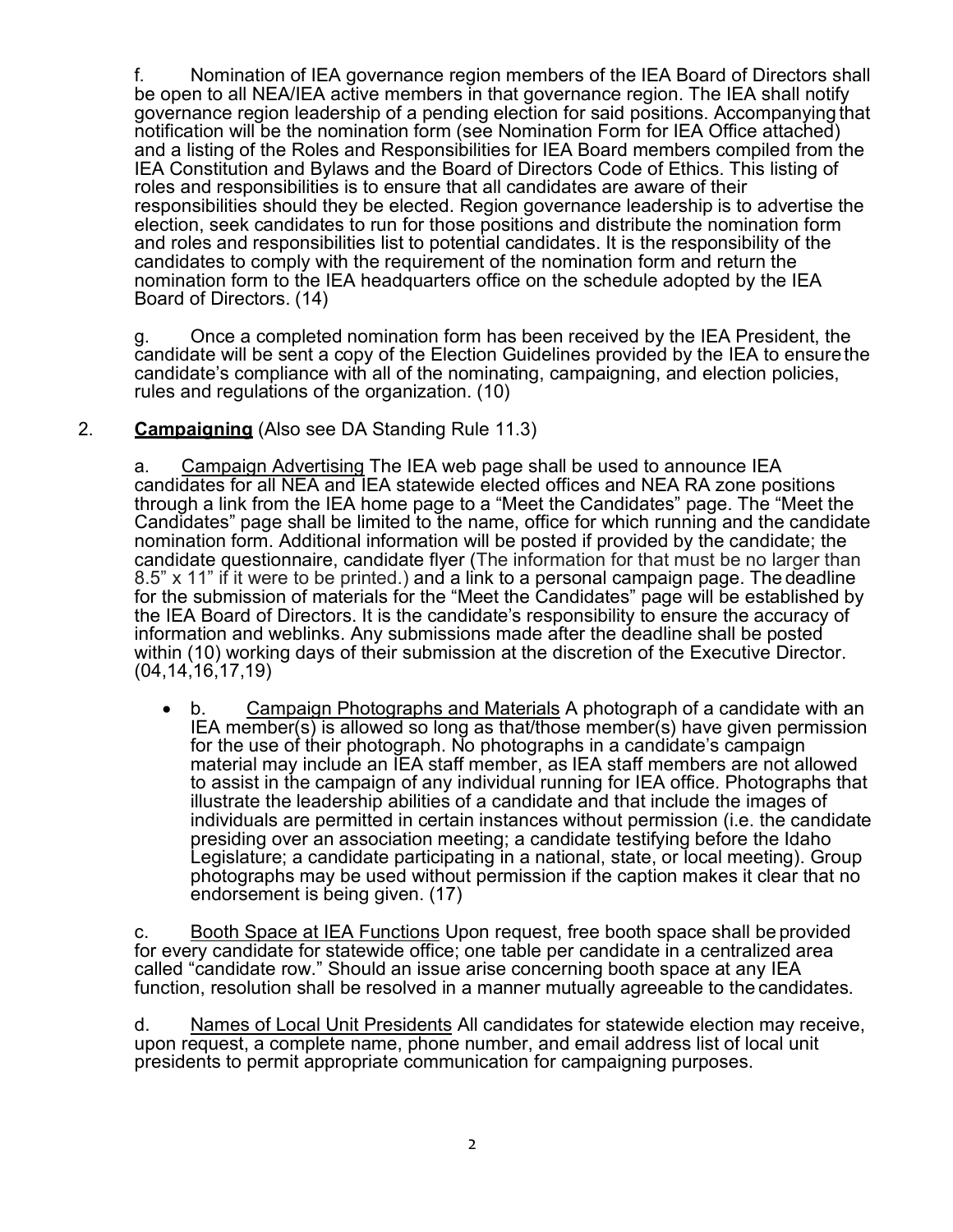### e. Services provided by the IEA to each candidate for statewide office

(1). The following communications tools may be used in the election process; based upon the available member records:

- $i.$  Direct mail IEA shall establish the ability for candidates to use an outside vendor selected by IEA to provide mailing services (at the candidate's expense) to members on a state, region, and local level. Candidates are to contact the outside vendor directly. Candidates may furnish the outside vendor campaign materials in envelopes which are already stuffed, sealed, and contain proper postage
- $\underline{\mathsf{ii}}$ . E-mail IEA shall establish e-mail lists to be managed at IEA for candidates use. Only home email addresses will be used. Candidates are limited to one (1) campaign email per month per member per election cycle. E-mails will be sent by IEA under the username of IEA Election Information within five business days of the request. A disclaimer will be attached to each email indicating that IEA does not endorse any particular candidate. (18)
- iii. Automated call services (Robo Call)—IEA shall establish statewide and regional call lists to the extent allowable by law. Robo Calls will be sent by the IEA. Candidates are limited to two (2) automated calls per member per election cycle. These calls are at the candidate's expense and paid to the IEA in advance
- $iv$ . Use of all communications tools with the exception of the direct</u> mail services are to be coordinated through the Executive **Director**
- $\underline{v}$ . Cost of distribution may include employing current or additional staff, use of a professional mailer, or other cost items. An estimate of the cost of distribution will be calculated each year and provided to the candidate along with a copy of Exhibit K and the Election Timeline
- (2) Any materials or services which are provided by the IEA shall be made available to all candidates on an equal basis. The IEA shall be responsible for notifying all candidates at the same time of materials or services which are available to them. All service requests must go through the IEA Executive Director or their designee. Contents of campaign material will not be regulated by the IEA when distributing campaign material and will not be read before distribution. The IEA shall not censor campaign material in any way. Candidate's requests for distribution to only a portion of the membership is permitted if such distribution is feasible.

(3) No IEA equipment, supplies, or labor may be used except as specified in these policies.

(4) Once within 30 days before the election, candidates will be allowed to inspect (not copy) a list of members and compare to their records. Allrequests to inspect lists must go through the IEA Executive Director or their designee. When a candidate chooses to inspect the member list, all other candidates will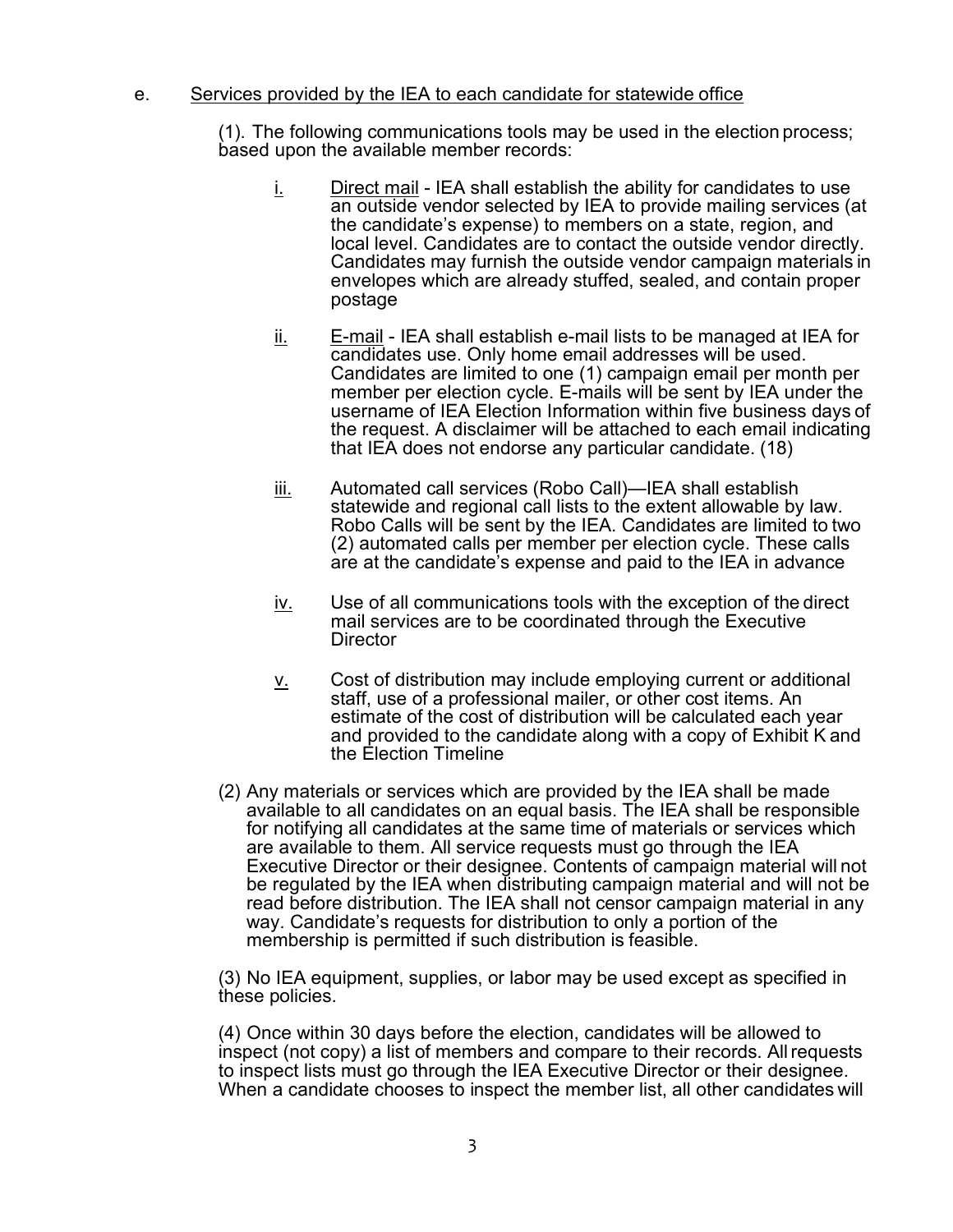be notified. Candidates will be under the supervision of the IEA Executive Director or designee while inspecting the lists.

f. Use of IEA staff and facilities IEA staff employees may not contribute to, support, or engage in campaign activities or facilitate campaign activities of candidates for office at the local, region, state or national Association levels. Staff may assist candidates or their committees in securing logistical or regulatory information necessary to the conduct of the campaign consistent with the election guidelines.

g. Electronic Equipment or Services A candidate for IEA office may not use any equipment or supplies owned by the IEA, for campaign purposes.

A candidate for IEA office may use for campaign purposes any electronic equipment or service to which he or she has access without the expenditure of any resources by NEA or its affiliates, provided that the candidate may not receive any assistance in such use from any individual who at the time of providing the assistance is receiving compensation from NEA or its affiliates. A candidate has complete control over the content of messages that he or she transmits on such equipment or service.

No candidate may remove a campaign message placed by another candidate on IEA online message boards. The IEA may prohibit all candidates from placing any campaign messages on IEA online message boards, provided candidates receive notice of such prohibition and the prohibition is enforced in a uniform manner.

h. Association Meetings A social or fundraising event promoting a candidate for IEA office may be sponsored in conjunction with a meeting of the IEA or affiliate providedthe candidate or campaign committee is responsible for all costs incurred in connection with the event and that all other candidates for the same position are given an opportunity to sponsor a comparable event in conjunction with the meeting.

i. Campaigning at Local, Region or State Association Functions Campaign activities by a candidate for an IEA position at a local, region or state function (meeting, conference, social event, etc.) must be incidental to the function and must not intrude on the planned program. Campaigning may take place before or after the function and between sessions of the function (i.e., at meal breaks). For example, a candidate's campaign workers may place campaign materials at the places of participants or observers prior to the opening of the meeting or may distribute campaign material to participants outside the entrance of the meeting room. A campaign worker, however, would not be permitted to distribute campaign material once the meeting has begun orto announce a campaign-related activity during the meeting. An exception: Any candidate for any Association position must be granted at least 3 minutes on the agenda of a governance region's pre-Delegate Assembly meeting for the purpose of promoting his/her candidacy, provided that the region leadership or the region office is informed at least 24-hours in advance of the candidate's intent to appear. (03)

Campaigning by IEA Officials Campaigning by elected or appointed IEA officials, when on assignment for IEA or when traveling at IEA expense, must be incidental to the assignment and must not interfere with the official's duties. For example, an IEA official who is a candidate for office and assigned to represent the Association at a meeting is permitted to meet with supporters or campaign committee members during off-duty hours. All expenses incurred in connection with such a campaign meeting are campaign expenses and are not chargeable to the IEA.

The hotel room of a candidate traveling on assignment at IEA expense may be used for campaign purposes (i.e., a meeting of the campaign committee or a social event),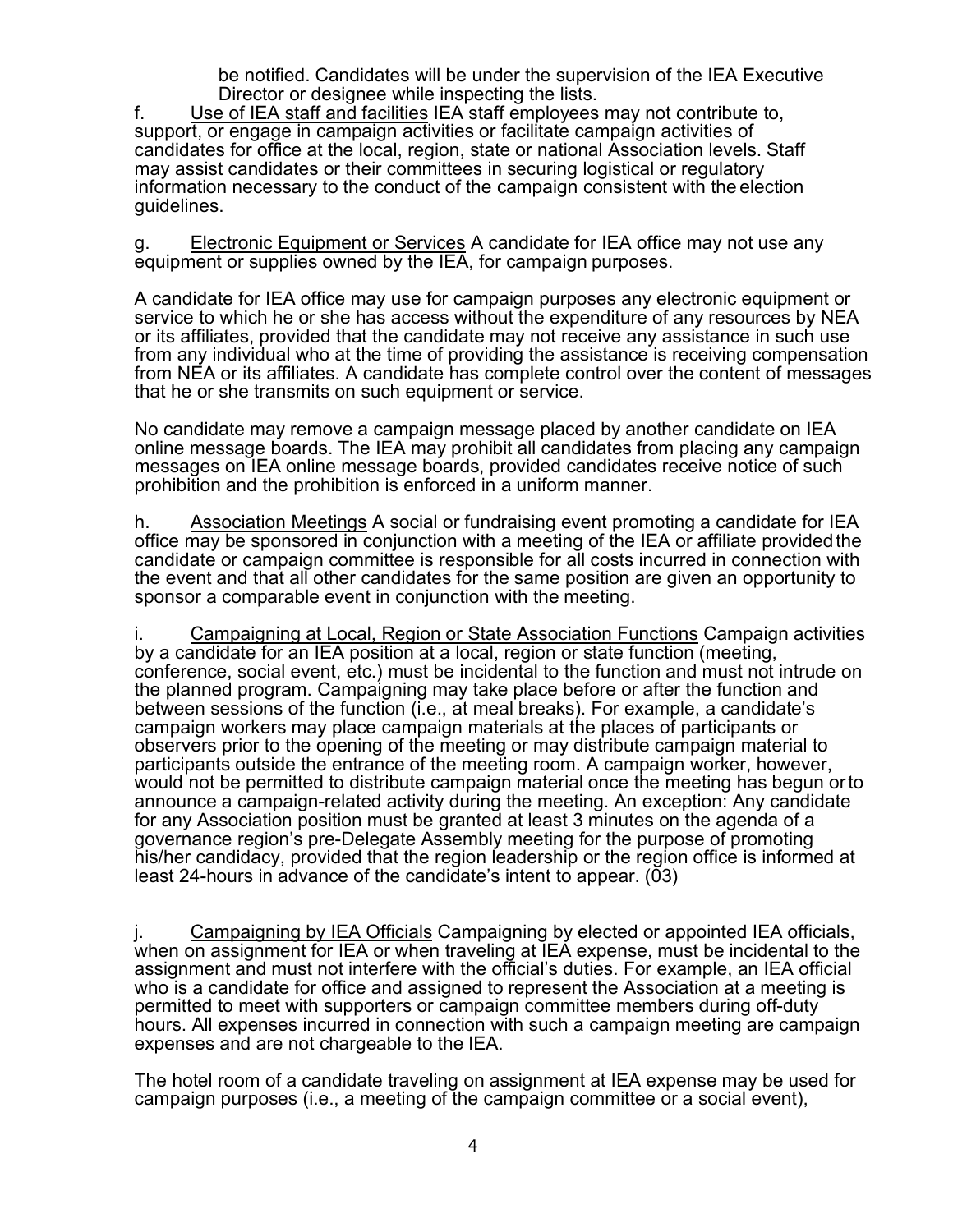provided IEA is reimbursed on a pro rata basis for the time the room was used for such purposes. The amount of the reimbursement is computed as follows: the daily room rate is divided by 24 (hours) to determine an hourly room rate. The hourly rate is multiplied by the number of hours the candidate's room was used for campaign purposes. The total amount should be remitted to IEA or deducted from the official's expense reimbursement.

## **3. Allowance for Ballot Write-in option for IEA Elective Office**

Pursuant to provisions of the IEA Constitution, Article VII, the following procedures shall be applied:

a. This section allowing for a ballot write-in option applies to the offices of IEAPresident, IEA Vice President, NEA Director, IEA Representative on the NEA Resolutions Committee, IEA At-large Board member, ESP IEA Board member at large, IEA Board members representing IEA governance regions, IEA Retired members on the IEA Board of Directors. (IEA Constitution, Article IV, Sec. 1.)

b. Nominations for these offices shall close two months prior to the annual Delegate Assembly (IEA Constitution, Article IV, Section 1.)

# **4. Balloting Procedures (See also DA Standing Rule 11.3)**

a. Mail-in paper ballots shall be the method of conducting IEA state elections. (04,14)

### b. Preparation and Procedures

(1). A four-piece mail ballot package shall be the method of conducting IEA state elections. The contents and arrangement of the ballot package are described below. All other forms of proxy or absentee voting shall be expressly prohibited.

(2). Elections officials shall prepare and maintain an accurate voter eligibility list with up-to-date member addresses. In order to facilitate ballot sorting and voter identification at the tally of ballots, election officials shall assign an eight (8) digit sequential number to each member's name on the eligibility list. The voter eligibility list shall be organized by region, then alphabetically by last name. Fifty (50) unassigned numbers shall be left vacant between each local/chapter in order to add new members or make other administrative changes as necessary.

(3).Notification of elections will be mailed to all members following the elections timeline established by the Board of Directors. Notification will be made either through a mailed postcard or through a membership-wide, mailed publication such as the "IEA Reporter", or through the ballot itself provided it is made receivable at least fifteen (15) days prior to the close of the election. Notification will include: instructions for voting, the election timeline, and any other relevant information.

(4).The format of the postcard or other mailed notification shall be reviewed and approved by the Elections Committee for final approval by the Board of Directors.

### c. Ballot Mailing Procedures

(1).Ballot packages for all IEA statewide elections shall be sent to the mailing addresses of each IEA eligible voting member. Ballots for the election of governance region members on the IEA Board of Directors will be prepared at the IEA state level and sent to the mailing addresses of the eligible voters of the applicable region.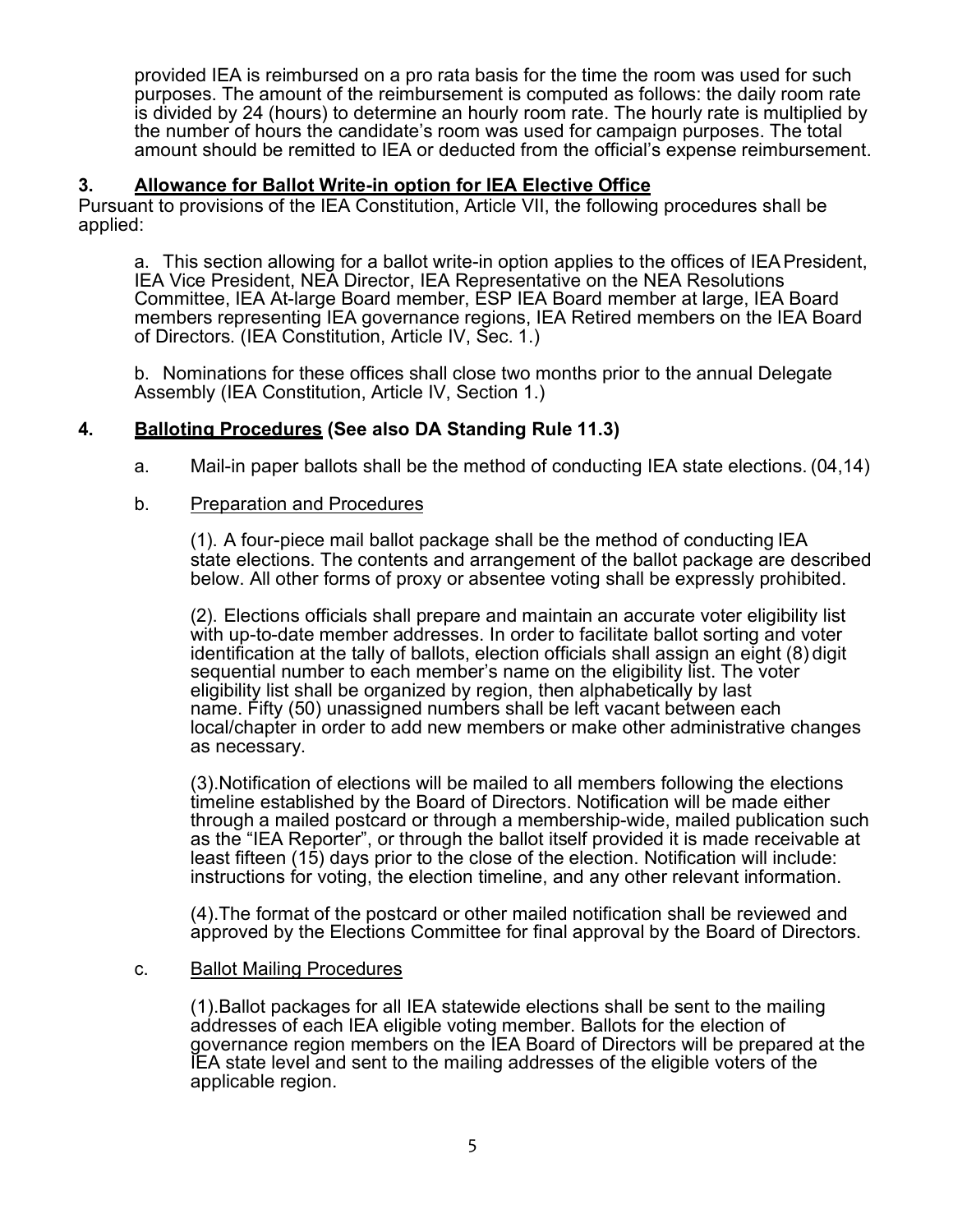(2).Included with ballot packages for IEA state elections will be balloting instructions and timelines.

(3).In the event of a ballot for a Constitutional amendment, proposed language shall be printed on a separate page or a link shall be provided to a page on the IEA website if feasible, and a question which briefly summarizes the change shall be printed on the ballot. (18)

#### d. Ballot Packaging

(1). Ballot packages shall consist of four integral parts, referred to below as "Ballot," "Secret Ballot Envelope," "Return Ballot Envelope," and "Large Mailing Envelope."

- $i$  Ballot. The format of the ballot will be determined by the Elections Committee to conform with all applicable laws and shall be approved by the Board of Directors.
- ii. Secret Ballot Envelope. This small envelope, either blank or printed with the words "secret ballot envelope," will be used by the voter to enclose the marked ballot. Members shall be advised not to place any identifying information on this envelope. It is recommended that a standard No. 6 ½ envelope or comparable envelope measuring  $3\frac{5}{8}$ " by 6  $\frac{1}{2}$ " be used for the Secret Ballot Envelope.
- iii. Return Ballot Envelope. This postage-paid envelope will be used by the voter to return the secret ballot envelope with the marked ballot sealed inside. It shall be pre-addressed to a post office box designated for the receipt of returned voted ballots and contain space for the voter to print their name and address in the upper left corner. The voter identification number (which corresponds to the voter's number on the voter eligibility list) should appear in the lower left corner of this envelope. It is recommended that a standard No. 9 envelope or comparable envelope measuring 3  $\frac{7}{8}$ " by 8  $\frac{7}{8}$ " be used for the Return Ballot Envelope.
- iv. Large Mailing Envelope. This large envelope will be used to mail the other mail ballot items to each member. The return address should be a post office box designated solely for the receipt of ballot packages returned undelivered so that they can be mailed by election officials after correct addresses have been obtained. It is recommended that a standard No. 10 envelope or comparable envelope measuring 4  $\frac{1}{8}$ " by 9  $\frac{1}{2}$ " be used for the Large Mailing Envelope.

e. All paper ballots received in the IEA office by the deadline date shall be counted if the intent of the voter can be determined.

f. Ballot Tabulation: To facilitate an accurate and unbiased count of the IEA statewide election ballots the following procedures will be followed:

(1).The Elections Committee will annually create and oversee the process to assure the receipt and security of paper ballots outside of the IEA headquarters and without involvement of IEA staff, with due respect to the policies and guidelines stated herein, and while meeting the requirements of the LMRDA.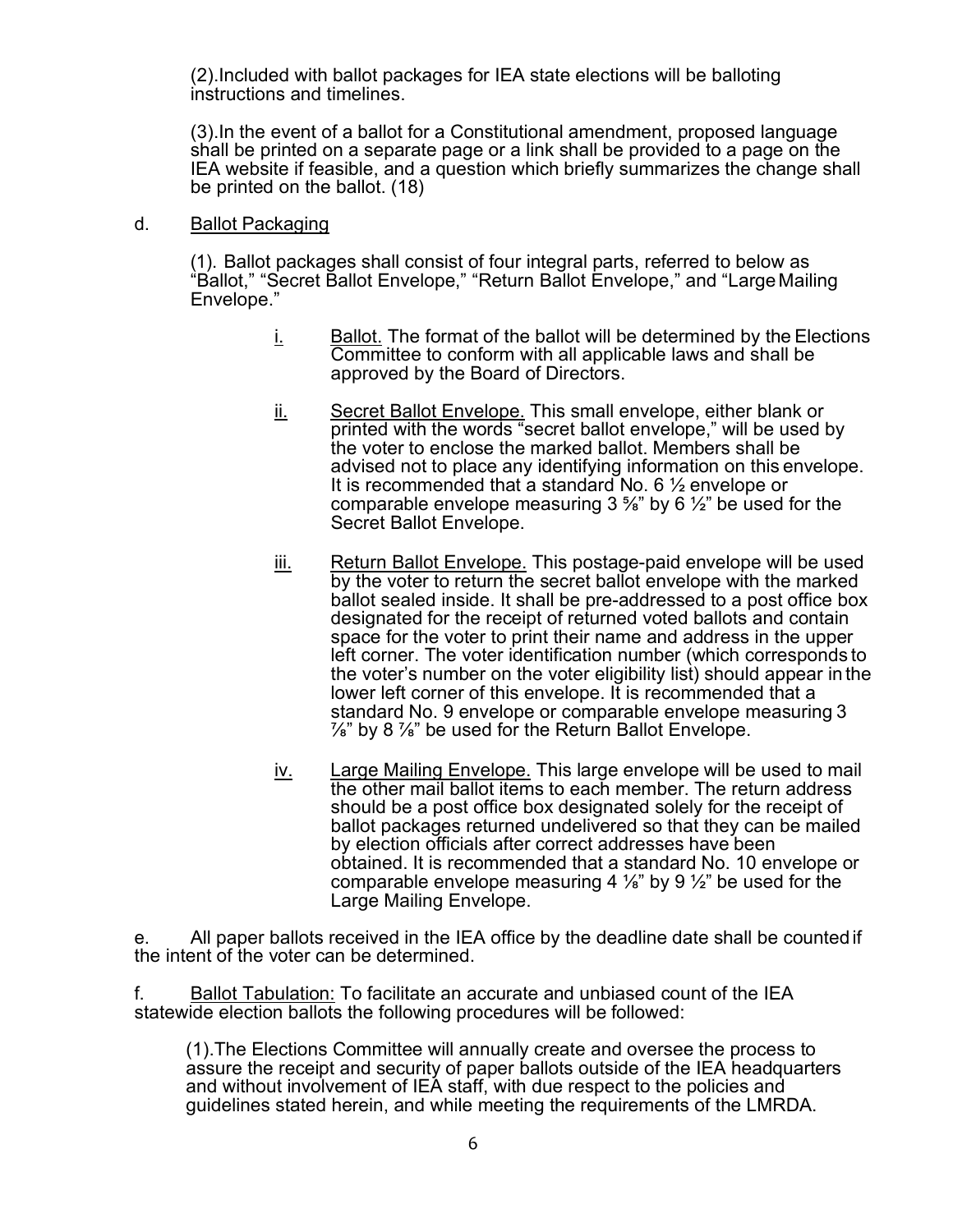(2). In no case shall any Secret Ballot Envelope be opened prior to the counting of ballots. In the event that a ballot is received in an unsealed envelope, the ballot will be placed with the group of challenged ballots.

(3). The IEA President and Elections Committee Chair shall appoint a committee of at least four members (excluding IEA staff) to tabulate paper ballots for statewide office positions and/or amendments to the IEA Constitution.

(4). All official candidates or their designated representatives will be allowed to witness the counting and tabulation of the election ballots. (5). The IEA Executive Director or designee and at least one member of the IEA Elections committee will be present to oversee the counting of ballots.

(6). The counting of election ballots will occur within the time-line established by the IEA Board of Directors.

(7). The counting of those ballots will occur within a secured area of the IEAState Headquarters office.

- (8). Prior to counting those ballots the following protocol will be followed:
	- i All ballot envelopes will be checked to verify specified election postmark date.
	- ii. Any ballot envelope that has been challenged on the grounds of lapsed membership, other irregularities, or by being questioned by election officials, candidate observers, or members shall be separated into a separate group with all reasonable and prudent efforts being made to preserve the anonymity of the voter. To the extent possible, challenged ballots should be resolved prior to the conduct of counting votes to help preserve secrecy.
	- iii. Prior to the start of the counting of ballots, decisions about the counting of each challenged ballot shall be announced to those in attendance and the reason for each decision shall be explained to any observers. Election officials should record the decision as to whether to count the ballot on the front of the challenged Secret Ballot Envelope (such as "eligible" or "not eligible") and initial and date it.

(9) Eligibility

 $i$ . Members who are not up to date on their dues shall be deemed ineligible to vote.

No member shall be deemed ineligible to vote due to the  $i$  failure of their employer or local leadership to forward or remit

- their dues taken by payroll deduction.
- g. Ballot Counting Protocol The counting of those ballots will use the following protocol:

(1). Sorting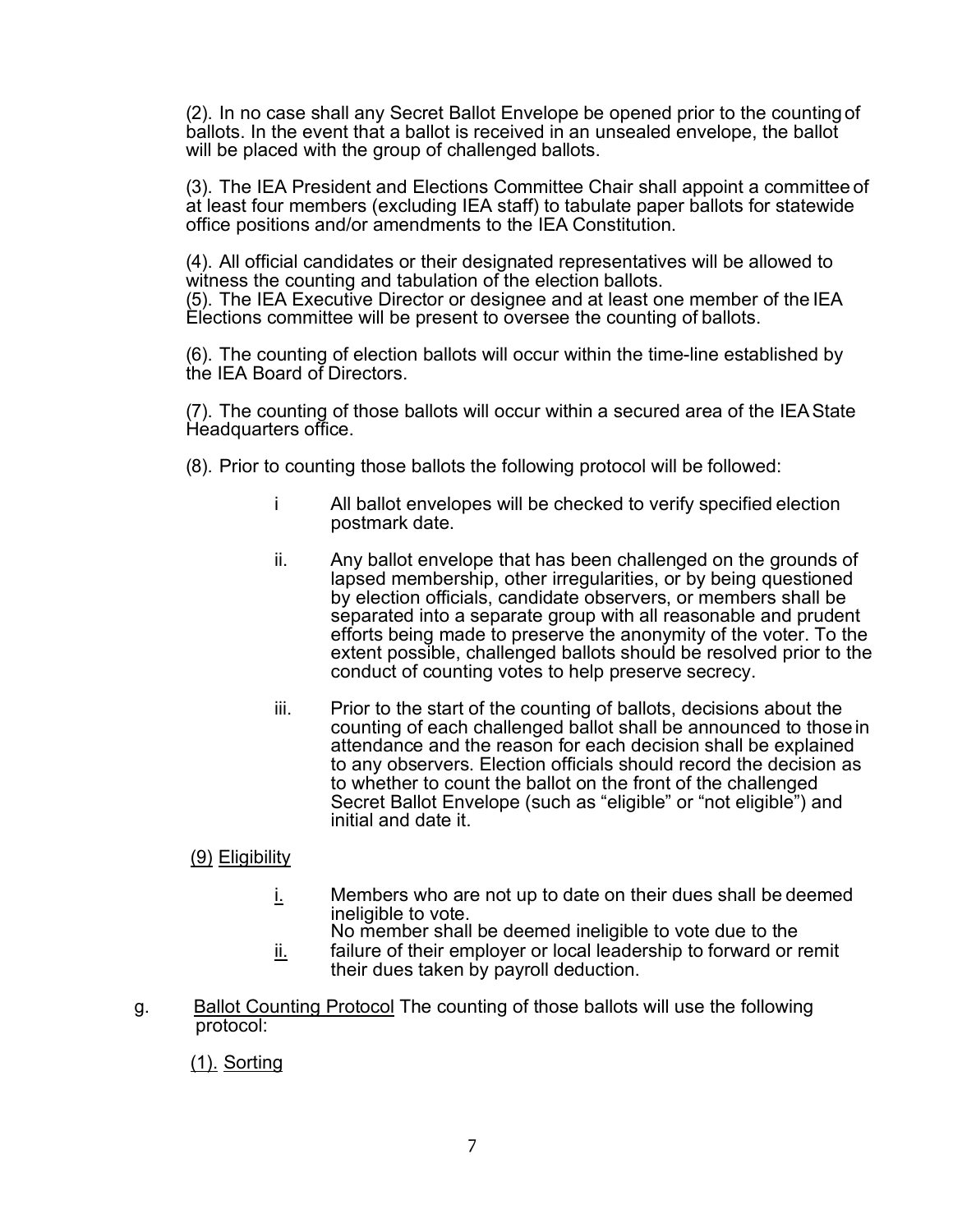- i. Secret ballot envelopes will be divided into groups crossreferenced with the voter eligibility list and sorted by affiliation, then organized into groups of fifty (50) when there are fifty (50) or more ballots for an affiliate.
- ii. In the case of any irregularities or a ballot not aligning with the voter eligibility list, the ballot will be placed into the group of challenged ballots.

(2). Members of the election tabulation committee will be divided into pairs for the official counting of the ballots.

(3). One member of the pair will orally state the name of the candidate or Constitutional amendment for which the vote was cast. The other member will tally the vote.

(4). At the conclusion of counting 50 ballots, pair members will change roles and recount those ballots.

(5). In the event there is a counting discrepancy, those 50 ballots will be set aside and given to another tabulation committee pair for counting.

(6). Results shall be recorded in such a manner that the following vote counts are apparent and reportable:

- i. Vote counts by IEA Governance Region
- ii. Total vote counts.

(7).If during the counting of the secret paper ballots, members of the election tabulation committee cannot determine the intent of the voter, that portion of the specific ballot will be declared invalid.

(8).The ballots and tabulation sheets will be secured in the IEA headquarters offices for one year from the announcement of the results, at which time all elections materials shall be destroyed.

### h. Election Results and Notification

(1).Upon the completion of paper ballot tabulation, the results shall be reported to the Chair of the Elections Committee and the IEA President.

(2).The Chair of the Elections Committee will notify the candidates and the IEA Board of Directors of the results. If the Chair is unavailable, the IEA President will notify candidates and the IEA Board of Directors of the results. A public announcement will be made by the IEA President only after all candidates have been notified of the results.

### i. Process to Challenge Elections

(1).A process for filing challenges to elections is provided as follows:

i. Challenges will only be entertained if they are filed within 14 days after the challenger knew, or reasonably should have known, of the alleged violation.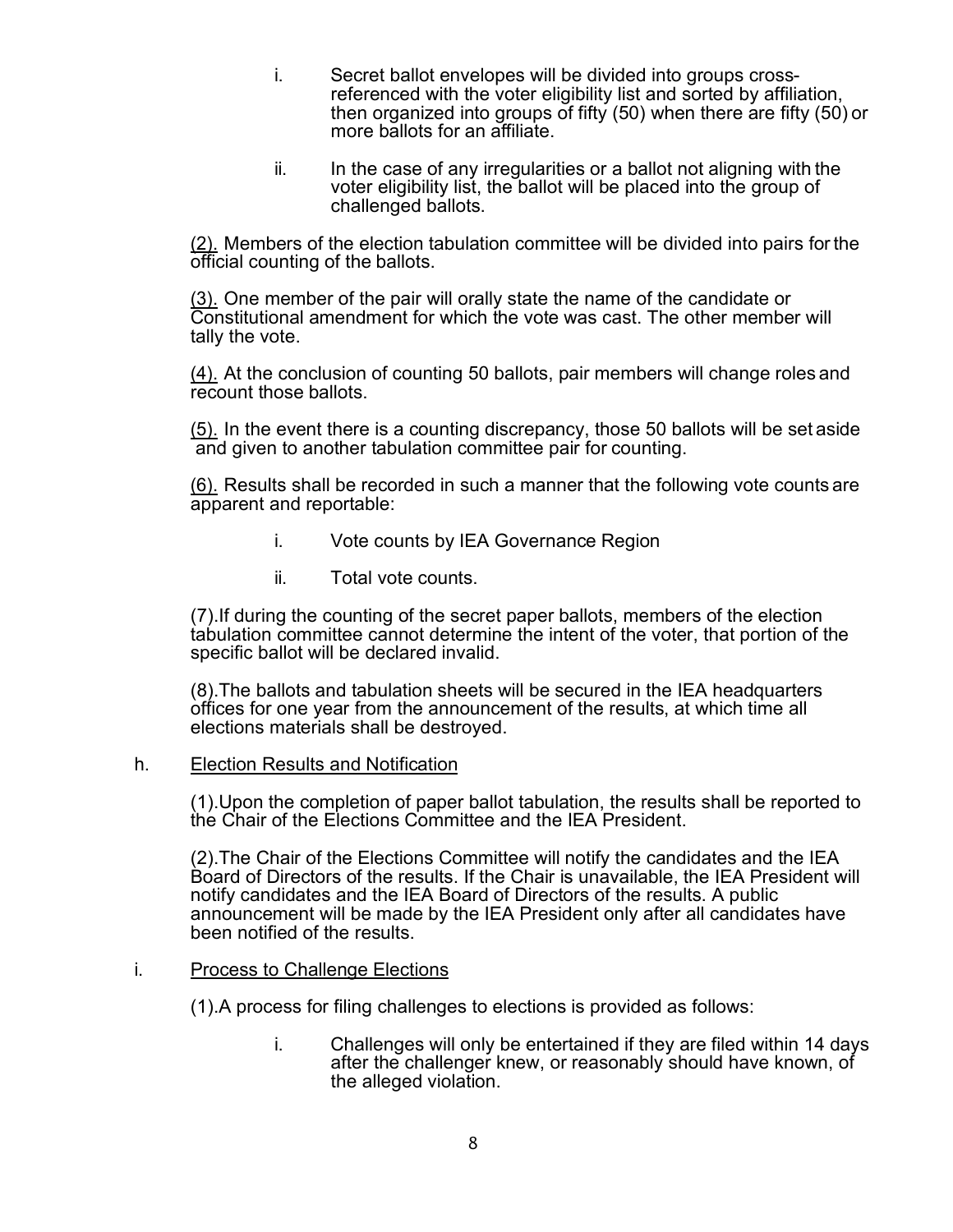- ii. Challenges must be filed with the IEA Executive Director. The Executive Director and the IEA General Counsel will determine the validity of the challenge.
- iii. If the challenge is found to be valid, it will be referred to the Elections Committee.
- iv. The committee will assemble all relevant information, deliberate, and present their findings and their decision to the Board of Directors.
- $\frac{iii.}{ii.}$  The result brought to the Board of Directors shall be heard in Executive Session. The Board of Directors shall only conduct a limited review of the results, strictly to ensure that the process was properly followed.

Certification of Election Results Election results will be declared official on the fifteenth  $(15<sup>th</sup>)$  day after the close of the elections, provided there is no challenge to the election under review.

k. The person elected to any statewide office of the IEA must receive the highestnumber of the total votes cast by the membership for this office.

#### **5. Guidelines for Region Governance Leadership in Assisting in the Conducting of Elections for governance region Board of Directors Members. (14)**

a. Written notification of a pending vacancy and subsequent nomination and election for IEA Board of Directors member(s) from a region shall be provided to region governance leadership (see "1. Nominating Procedures" paragraph f. above.) (14, 19)

b. Nomination shall be open to active members only and shall be by nomination form provided by the IEA (see form attached). Nomination forms shall be submitted by candidates to the IEA headquarters office on a schedule adopted by the IEA Board of Directors (see "1. Nominating Procedures" paragraph f. above.) (09, 14, 19)

c. The governance region leadership shall assist in the election process as described in "1. Nominating Procedures" paragraph e. above. In all cases, the nomination of, balloting for and tabulation of results for governance region Board of Directors members shall take place on a schedule adopted by the Board of Directors and consistent with the elections schedule for other statewide elections. (14, 15)

d. Members of the Board of Directors elected from each region shall be nominated according to procedures established by the Board of Directors and elected by plurality ballot in that region. (18)

e. When a new position is created by an increase of membership, the initial term of that position must insure that the principle of staggered terms is upheld.

f. The IEA President shall cause the elections subcommittee of the IEA Board of Directors to report the election results to the Board of Directors who shall certify the election. The IEA President shall notify all candidates of the result of the election as soon as possible following the certification of the results by the IEA Board of Directors. (14)

Except for logistical assistance and support of the process, no IEA staff member is to participate in the aforementioned elections process. (14)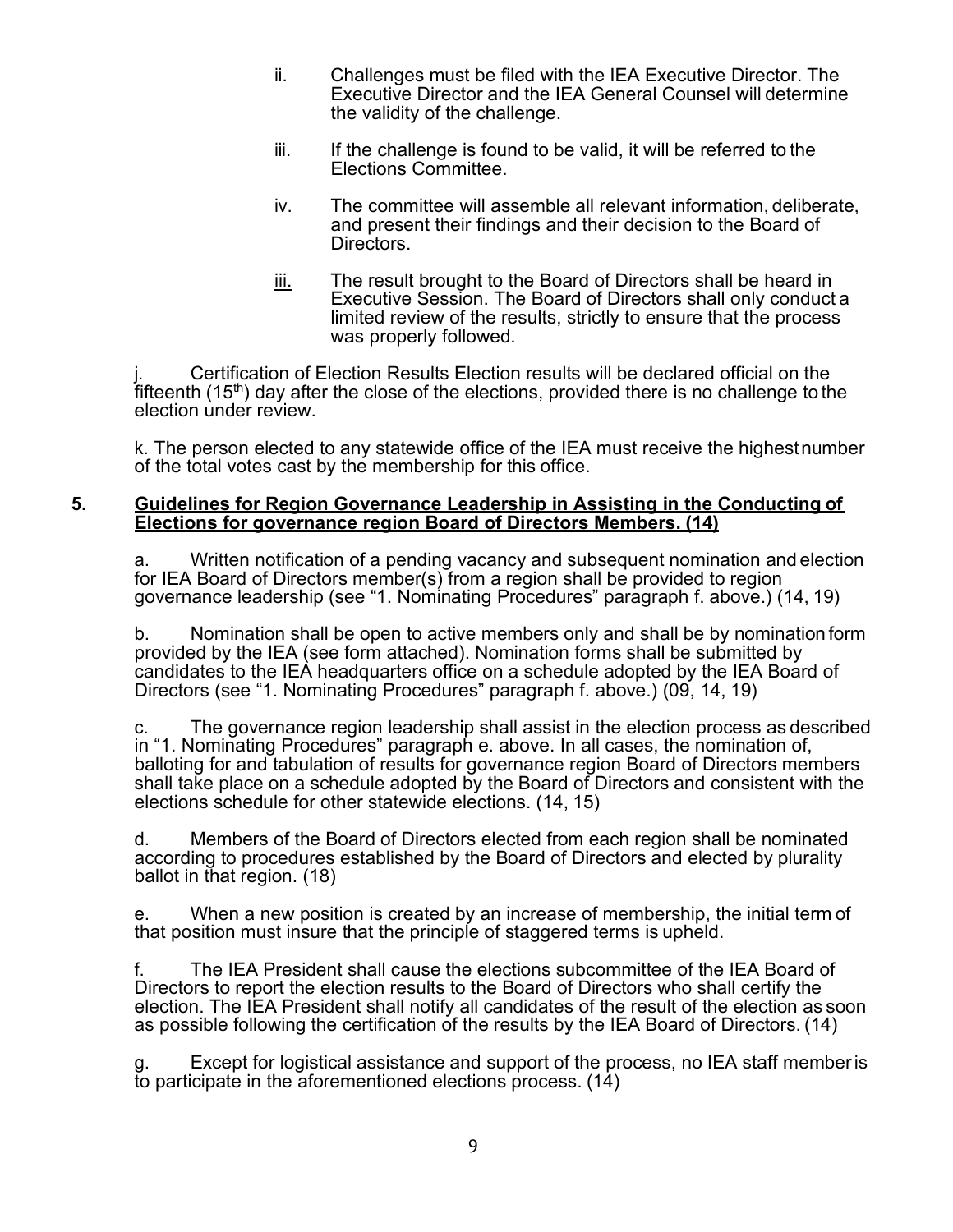**NOTE:** For further information on balloting, campaigning and

elections, see IEA Delegate Assembly Standing Rules 11 and 12,

Exhibit S, IEA Policy Manual.

### **6. Guidelines for local associations in the conducting of elections for local, cluster, and state delegates to the NEA Representative Assembly.**

a. All delegates and successors to the NEA RA must be elected.

b. Only active members (certified K-12 or ESP) are eligible to run for any available local, cluster, or state delegate slot to the NEA RA.

c. Locals must ensure that open nominations occur for local, cluster and state delegate slots to the NEA RA.

d. Each active member (certificated K-12 or ESP) is entitled to a secret ballot in the election of local, cluster, or state delegates to the NEA RA.

e. Only active members (certificated K-12 or ESP) are entitled to vote for local, cluster, or state delegates to the NEA RA.

f. Paper ballots for state delegate positions to the NEA RA shall be sent to the mailing addresses of each IEA eligible voting member in accordance with the procedures listed above. Ballots will be prepared at the IEA state level.

g. All paper ballots for state delegate positions to the NEA RA must be returned to the IEA office by the timelines adopted by the IEA Board of Directors (see instructions attached). The deadline for the return of ballots to the IEA headquarters office must be prior to the meeting of the IEA Board of Directors held before each annual IEA Delegate Assembly so that the elections subcommittee of the IEA Board of Directors may report the results to the IEA Board of Directors who shall certify the results of the election. (14)

h. Balloting for local and cluster delegate positions to the NEA RA must follow the provisions of paragraphs a, b, c, d and e above. Names of duly elected local and cluster delegates and elected alternates to the NEA RA must be reported to the IEA by the deadline adopted by the IEA Board of Directors. That deadline for the report to the IEA headquarters office must be prior to the meeting of the IEA Board of Directors held before each annual IEA Delegate Assembly so that the elections subcommittee of the IEA Board of Directors may report the results to the IEA Board of Directors who shall certify the results of the elections. (14)

i. The election of cluster delegates to the NEA RA must follow the policy adopted by the IEA Board of Directors for cluster delegates. The election must also follow the guidelines of paragraphs a, b, c, d and e above and is the responsibility of the local associations clustering for the purposes of electing a cluster delegate. (2001)

j. A caucus of all duly elected state, local, and cluster NEA RA delegates shall be held at the IEA Delegate Assembly, for any of those elected NEA RA delegates who may be in attendance, for the purpose of discussing the details of the pending NEA